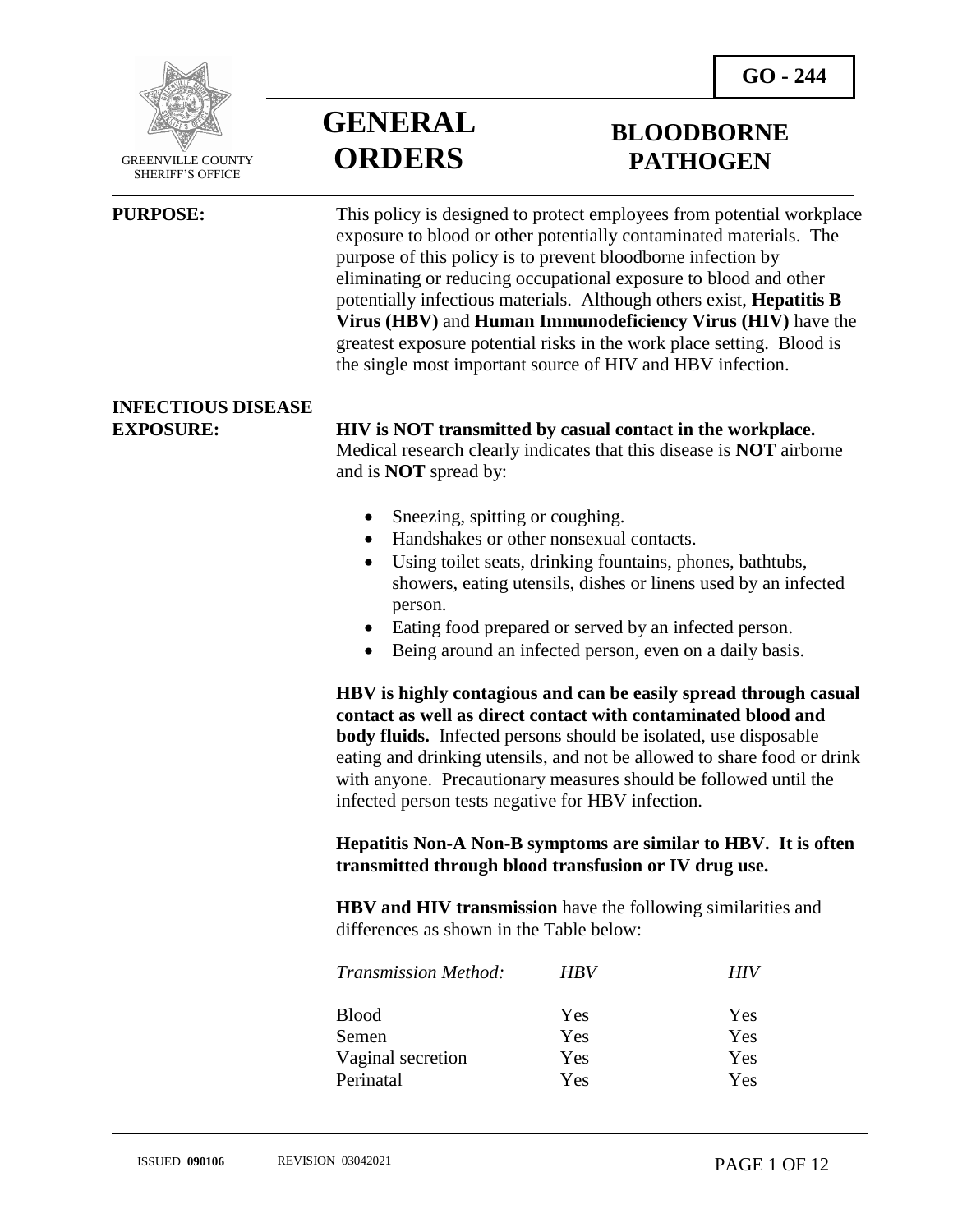| <b>Transmission Method:</b> | HRV          | HIV           |
|-----------------------------|--------------|---------------|
| Insect bite                 | No.          |               |
| No saliva (bite)            | Yes          | No.           |
| Saliva (kissing)            | Yes          | No.           |
| Occupational exposure       | up to $30\%$ | .5%           |
| Target of infection         | liver        | immune system |
| Treatment                   | Yes          | Nο            |

#### **EXPOSURE CONTROL PLAN: DEFINITIONS –**

**OCCUPATIONAL EXPOSURE** is defined as "reasonable anticipated skin, eye, mucous membrane, or perenteral contact with blood or other potentially infectious materials that may result from the performance of an employee's duties."

**MUCUS** is a slippery secretion, rich in mucins and is produced by mucous membrane which it moistens and protects.

**MUCOUS MEMBRANE** is a membrane rich in mucous glands: one that lines body passages and cavities which communicate directly or indirectly with the exterior.

Although not on a daily basis, it can reasonably be anticipated that certain employees of the Sheriff's Office may come into contact with blood or other potentially infectious materials in the performance of their duties. Those job classifications which have been designated to have possible occupational exposure are:

- 1. All commissioned deputies
- 2. Property control specialists (due to exposure to evidence that may be contaminated)

## **ALL EMPLOYEES WHO HAVE BEEN DESIGNATED AS HAVING OCCUPATIONAL EXPOSURE SHALL:**

**Follow Universal Precautions** - All human blood and human body fluids are treated as if known to be infectious for bloodborne pathogens.

**Use Engineering and Work Practice Controls** – Engineering controls are defined as controls that isolate or remove the bloodborne pathogen hazard from the workplace. Work practice controls are controls that reduce the likelihood of exposure by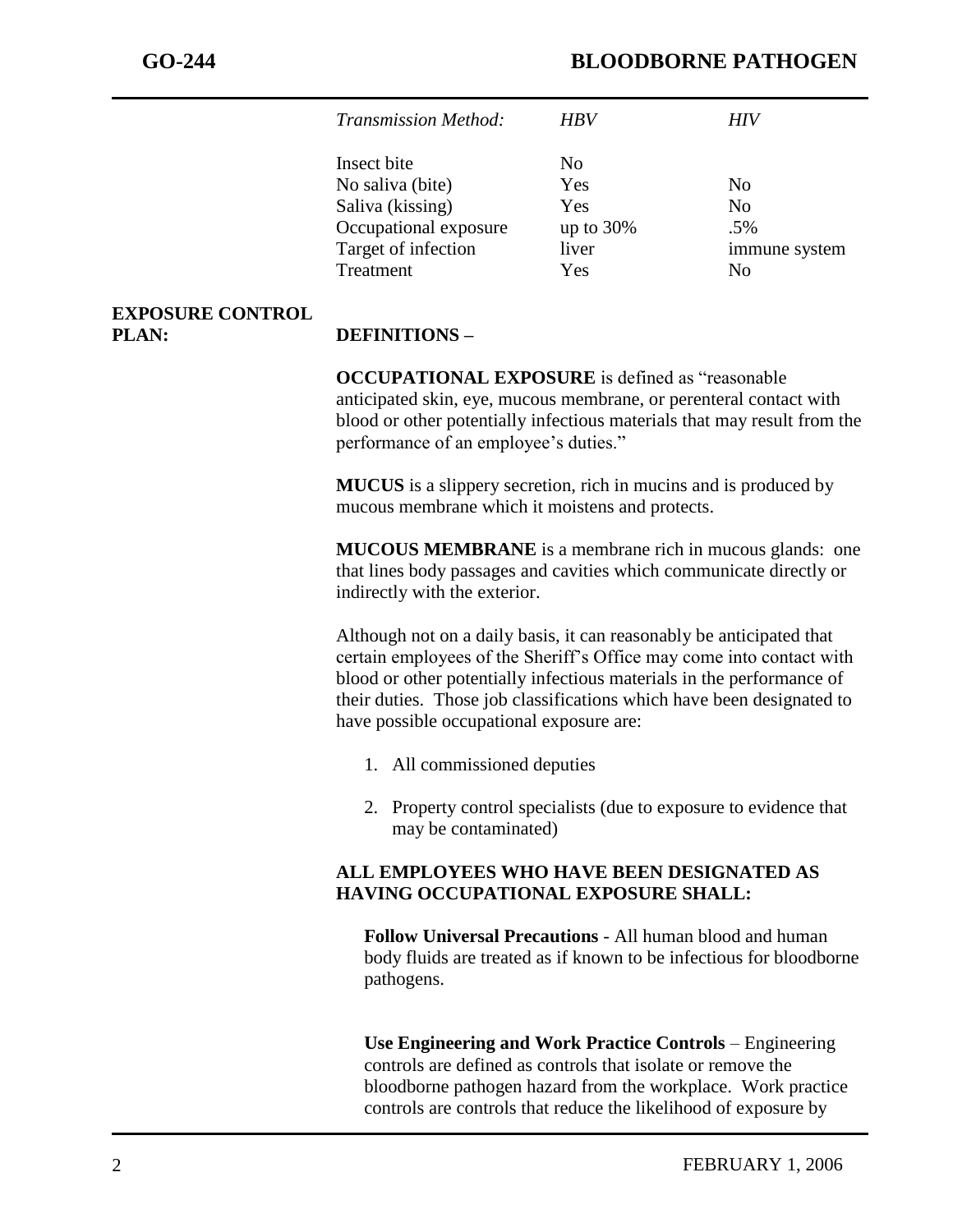altering the manner a task is performed. As such the following procedures will be followed:

- 1. All employees who are exposed to blood and/or bodily fluids shall wash the exposed areas of their body immediately.
- 2. When facilities for washing are not available, antiseptic hand cleaner in conjunction with clean cloth/paper towels or antiseptic towelettes are provided to be used immediately.
- 3. Exposed areas must be washed with soap and running water as soon as is feasible.
- 4. Employees must wash their hands immediately or as is feasible after removal of gloves or other personal protective equipment.
- 5. If an employee's hands, other skin or mucous membranes are in contact with blood or other potentially infectious materials the area must be flushed or washed as soon as feasible.

**SHARPS -** Employees must dispose of needles or other sharp items by placing them in appropriate containers that are puncture resistant, labeled with a universal BIOHAZARD SYMBOL, leak proof and inaccessible after an item has been placed in them. Additionally, needles shall not be sheared or broken as a means of disposal nor should they be recapped or removed unless by mechanical means. Biohazard containers for disposal of needles or other sharps are located in Property and Evidence, EMS ambulances, or the Emergency Room at Greenville Memorial Hospital. Needles or sharps which may be gathered as a matter of public safety may be disposed of without documentation as long as the disposal is consistent with this standard.

**BLOOD/BODILY FLUID STORAGE -** Any refrigerator, cabinet, or other storage area designed or used for the storage of blood or other potentially hazardous material shall not be used to store or refrigerate food or drinks. Additionally, no eating, drinking, smoking, applying of cosmetics or lip balm or handling of contact lenses will be allowed in work areas where blood or body fluids are tested or stored. (i.e. Datamaster Room).

**EVIDENCE COLLECTION -** Anytime an employee is collecting, testing or storing blood or other bodily fluids the procedures used will minimize splashing, spraying, splattering or dripping of the fluids. Employees will not perform any procedure that may permit the direct transfer of potentially infectious substances from a person or sample directly onto an employee's body. Employees must wear protective clothing and gloves, face shield or goggles when conducting these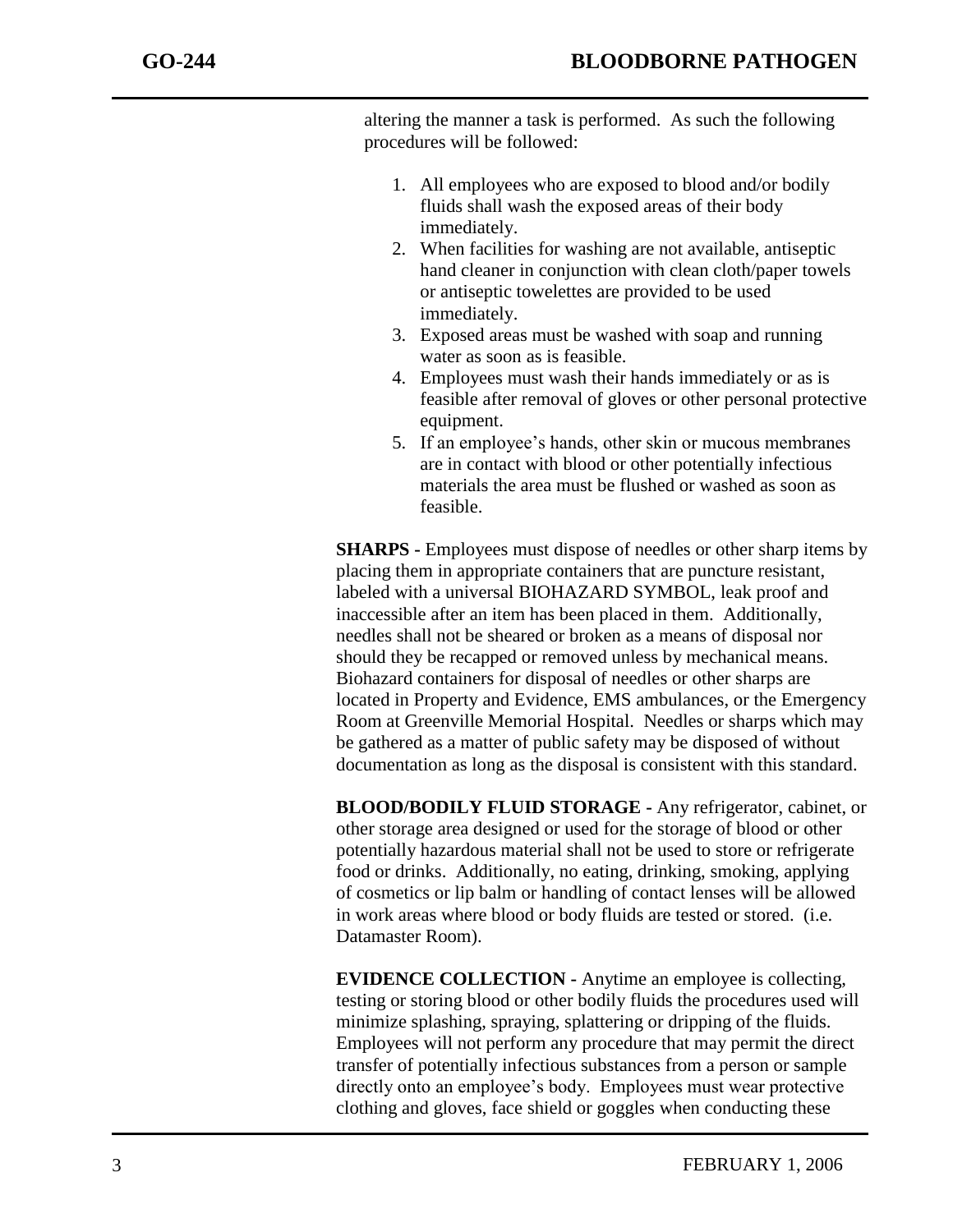procedures. Employees should not perform any procedure including body to body type resuscitation without using protective masks and having been trained to perform such procedures.

All samples of blood or other potentially infectious materials must be placed in leak proof/puncture resistant containers during collection, handling, processing, storage, transport or shipping. Such containers must be labeled with the universal BIOHAZARD symbol.

**EQUIPMENT CONTAMINATION** - Any equipment which may have become contaminated with blood or other potentially infectious material shall be examined prior to servicing or shipping and decontaminated when necessary. Portions of equipment which cannot be decontaminated must be labeled as a biological hazard and this information must be conveyed to all employees, service personnel, and anyone else who must use or come into contact with such equipment.

**PERSONAL PROTECTIVE EQUIPMENT (PPE) -** All employees who have been designated as having an occupational exposure to bloodborne pathogens shall be issued non-reusable Personal Protective Equipment (PPE) for use when applicable. Whenever a risk of contamination exists, PPE and proper universal precautions will be used.

**Exception to the above -** The only exception is when the employee temporarily and briefly declines to use PPE under rare and extraordinary circumstances or when in the deputy's professional judgment that in the specific instance its use would prevent the delivery of medical care or public safety services or that its use would pose an increased hazard to the safety of the deputy. This would apply to immediate arrest situations. However, when its use would have been required and for the above reasons it is not, the deputy's supervisor should be contacted immediately. It then needs to be documented and investigated in order to determine if changes can be instituted to prevent such occurrences in the future.

Employees may be faced with life-threatening circumstances which will require on-the-spot decisions concerning the use of PPE. Examples of such circumstances may include but not be limited to unexpected and/or uncontrollable hemorrhaging or a non breathing victim. Employees must make these decisions on a case by case basis. Normally, if an employee has time to contact a supervisor regarding the use of PPE, time exists to use the equipment. Universal precautions should be used even if PPE is not. If an employee does not use PPE immediately, as soon as conditions permit, PPE shall be used.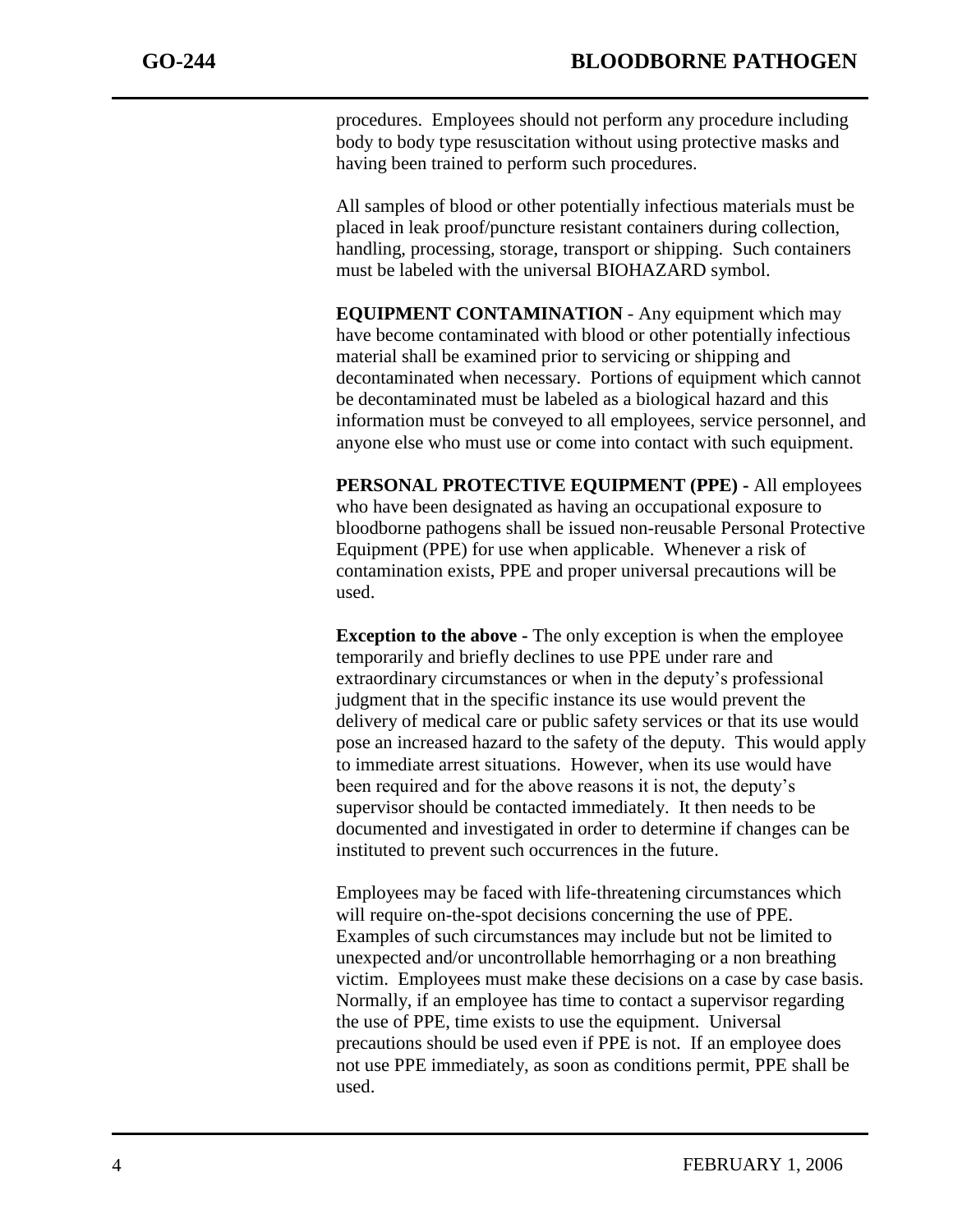The fact that an individual may be a "low risk" for infection, that PPE may be alarming to a victim, or that the use of certain PPE may interfere with the employee's job are not legitimate reasons for declining the use of PPE.

**CIVILIAN / CITIZEN EXPOSURE -** Whenever a citizen observer or civilian employee is riding with a deputy who has been designated as having an occupation hazard, it is the responsibility of this Office and the deputy for whom rider/observer is with to keep the rider/observer clear of the effected area where body fluids are present and exposure is possible.

## **USE AND DISPOSAL**

**OF PPE:** OSHA requires that employees use gloves, masks, gowns, surgical caps, hoods, and/or shoe covers under certain circumstances. Generally, PPE should be used under the following conditions:

- 1. Gloves must be used under any circumstances where it can be reasonably anticipated that the employee may have hand contact with blood or other potentially infectious material, or when handling contaminated items. Single use gloves are issued for this purpose.
- 2. Masks must be used in combination with eye protection devices such as goggles or face shields whenever splashes, spray, spatter, or droplets of blood or other potentially infectious materials may be generated and eye, nose or mouth contaminations can be reasonably anticipated.
- 3. Gowns, lab coats, aprons, and clinic jackets must be worn in cases of occupational exposure, depending on the task degree of exposure anticipated. Surgical caps and/or shoe covers or boots must be work when gross contamination can be reasonably anticipated. An example of gross contamination is an autopsy or crime scene where body fluids are present.
- 4. All PPE must be removed prior to leaving the work area and placed in an appropriately marked container for disposal, storage, or decontamination. Garments penetrated by blood or other potentially infectious material must be removed immediately or as soon as is feasible.

**HOUSEKEEPING: WORKSITES -** All worksites should be maintained in as clean and sanitary condition as possible. However, because worksites for most law enforcement functions are not predictable, there exists more reason to follow universal precautions and use PPE. Worksites that are controllable must be cleaned and decontaminated anytime contact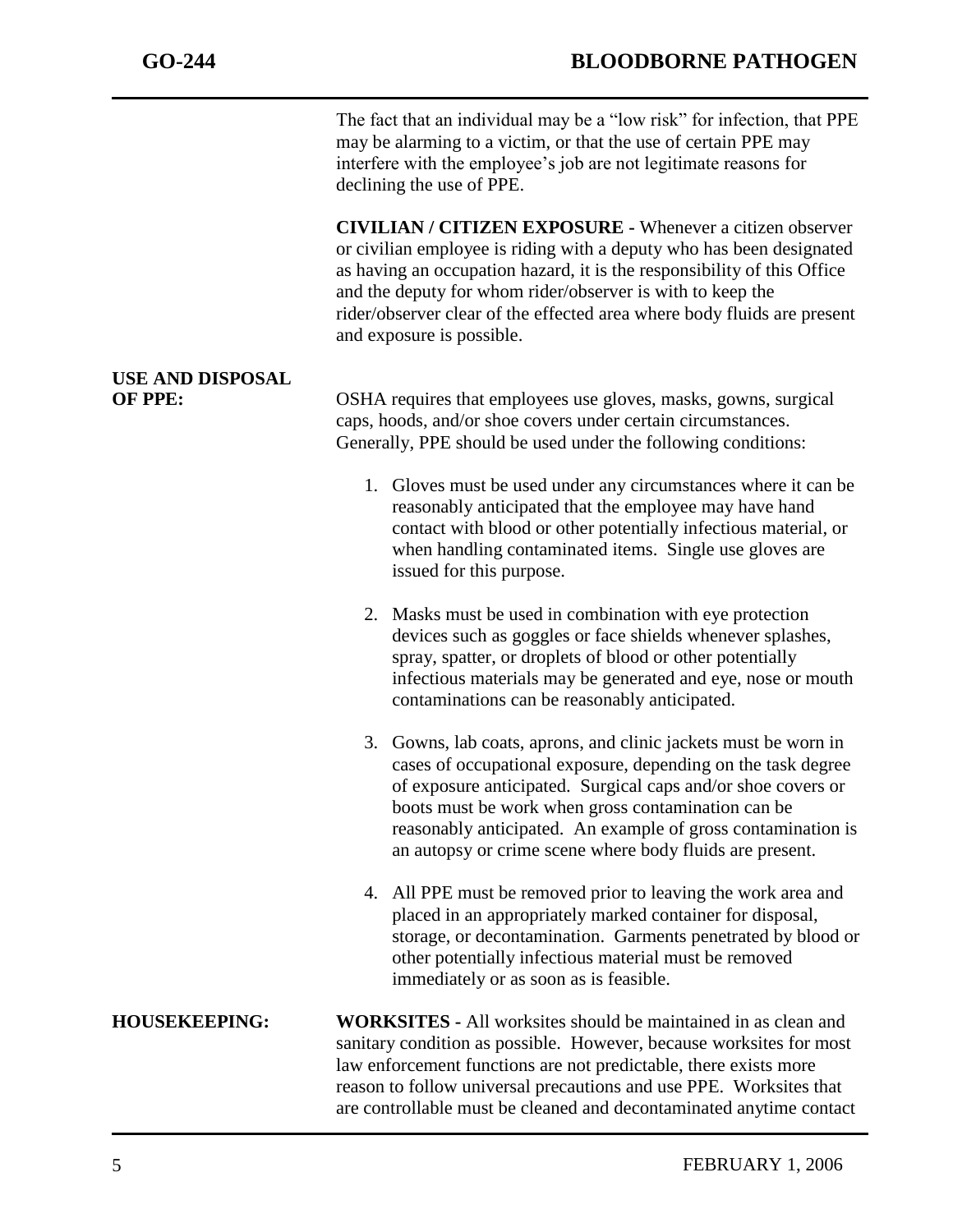with blood or other potentially infectious materials are present. Cleaning of these areas will consist of washing with an EPA approved germicide. A cleaning solution will be made available for this purpose.

Any sharp edged items, such as broken glass, needles, or sharp metals which may be contaminated must not be picked up directly by hand. Forceps or other mechanical means must be used. Likewise any bin, pail or similar receptacle intended for reuse must be inspected and decontaminated immediately after visible contamination.

# **CONTAMINATED**

**WASTE DISPOSAL:** The only containers that will be used to store or dispose of contaminated waste will be of the non-reusable type. Containers must be:

- 1. Closeable
- 2. Puncture resistant
- 3. Leak-proof on sides and bottom
- 4. Labeled with the universal BIOHAZARD symbol
- 5. Easily accessible
- 6. Kept upright
- 7. Replaced routinely and not allowed to overfill

### **When moving containers they must be:**

- 1. Securely closed to prevent spillage
- 2. Placed in a closeable, leak-proof, and properly labeled secondary container if leakage is possible

**Biohazard containers** shall be disposed of or decontaminated by trained personnel only. Employees are prohibited from putting their hands into any Biohazard container.

**Regulated waste** which is defined as liquid or semi-liquid blood or other potentially infectious material, contaminated items (such as bandages or garments) which could release blood or other potentially infectious material, or microbiological life forms which usually are not visible with the naked eye or pathological which is altered or caused by disease wastes containing blood or other potentially infectious materials must be placed in containers which are:

- 1. Closeable
- 2. Leak proof
- 3. Labeled with the universal BIOHAZARD symbol
- 4. Closed prior to removal to prevent spillage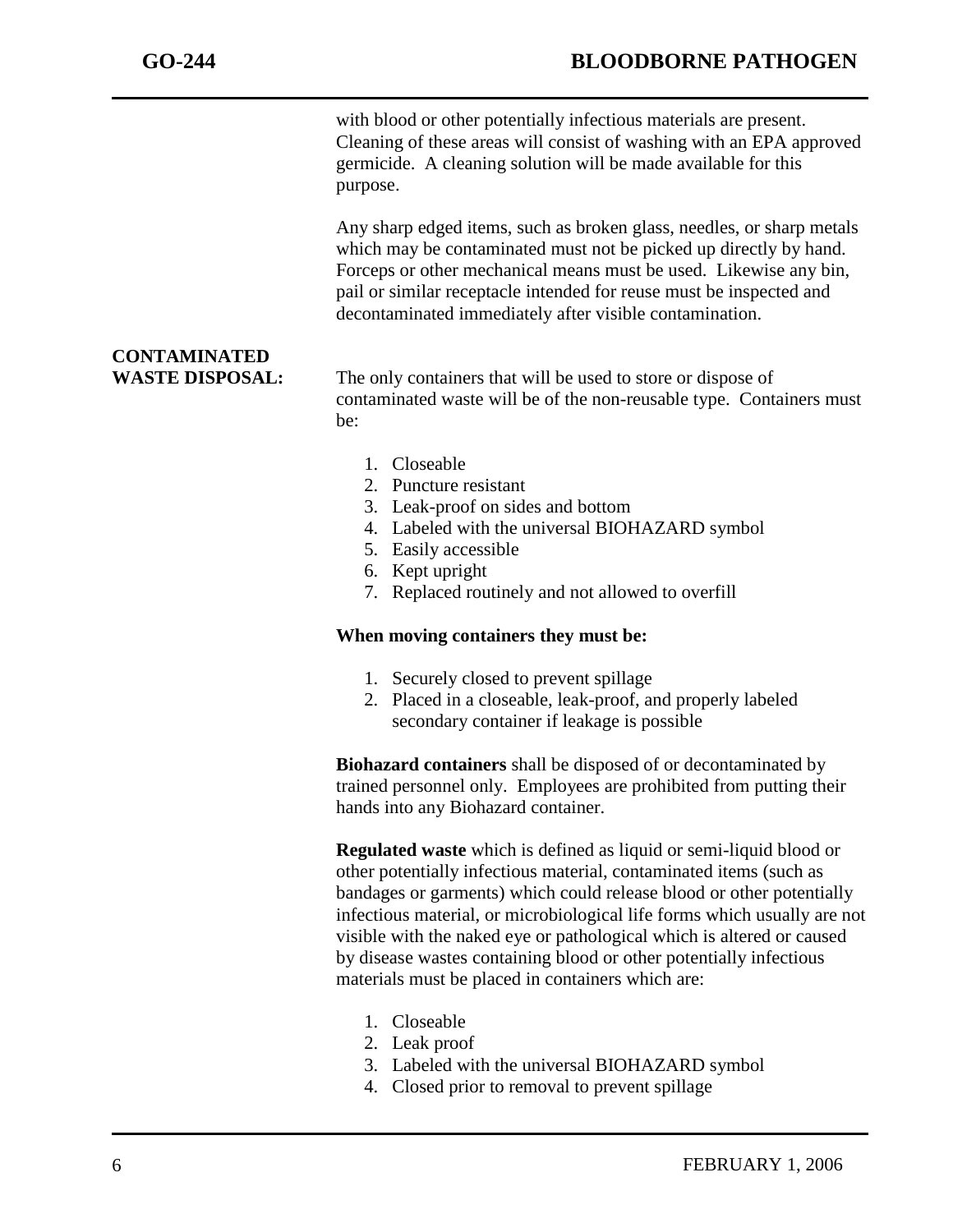If the outside of a container used for storage, transfer, or disposal of any bloodborne infectious material, or potentially infectious material, becomes contaminated it must be placed inside a second container having the same characteristics.

**All regulated waste**, whether contaminated sharps or other waste, must be disposed of consistent with state and federal waste disposal regulations. Regulated waste may be disposed of by delivering such waste in the proper containers to the Property and Evidence Room. Disposal of any large or unusual items must be arranged in advance.

### **HEPATITIS B (HBV): HEPATITIS B VACCINATION -** Will be available to all employees who are designated as having occupational exposure. The vaccinations are:

- 1. Voluntary.
- 2. Free of charge.
- 3. Reasonably available to the employee.
- 4. Performed by a licensed healthcare professional using U.S. Public Health Service procedures current at the time.
- 5. Any necessary laboratory tests are to be conducted by an accredited laboratory at no cost to the employee.

Hepatitis B vaccination will be available to applicable employees after the employee has received the information required by the policy relating to the efficiency and safety of the vaccine and the benefits of being vaccinated.

The HBV vaccination will be offered within ten working days of initial assignment to all employees who have occupational exposure, except under the following circumstances:

- The employee has already received the complete vaccinations series.
- The vaccine is inadvisable for medical reasons.

The HBV vaccination will be available upon later request to any employee who initially declines the vaccination if the employee still has occupational exposure. Moreover, if a routine booster dose or doses is recommended by the U.S. Public Health Service, then the employer must make this available to the employee free of charge.

Employers may offer, but may not require, that employees be screened to determine whether the individual had previous exposure to Hepatitis B.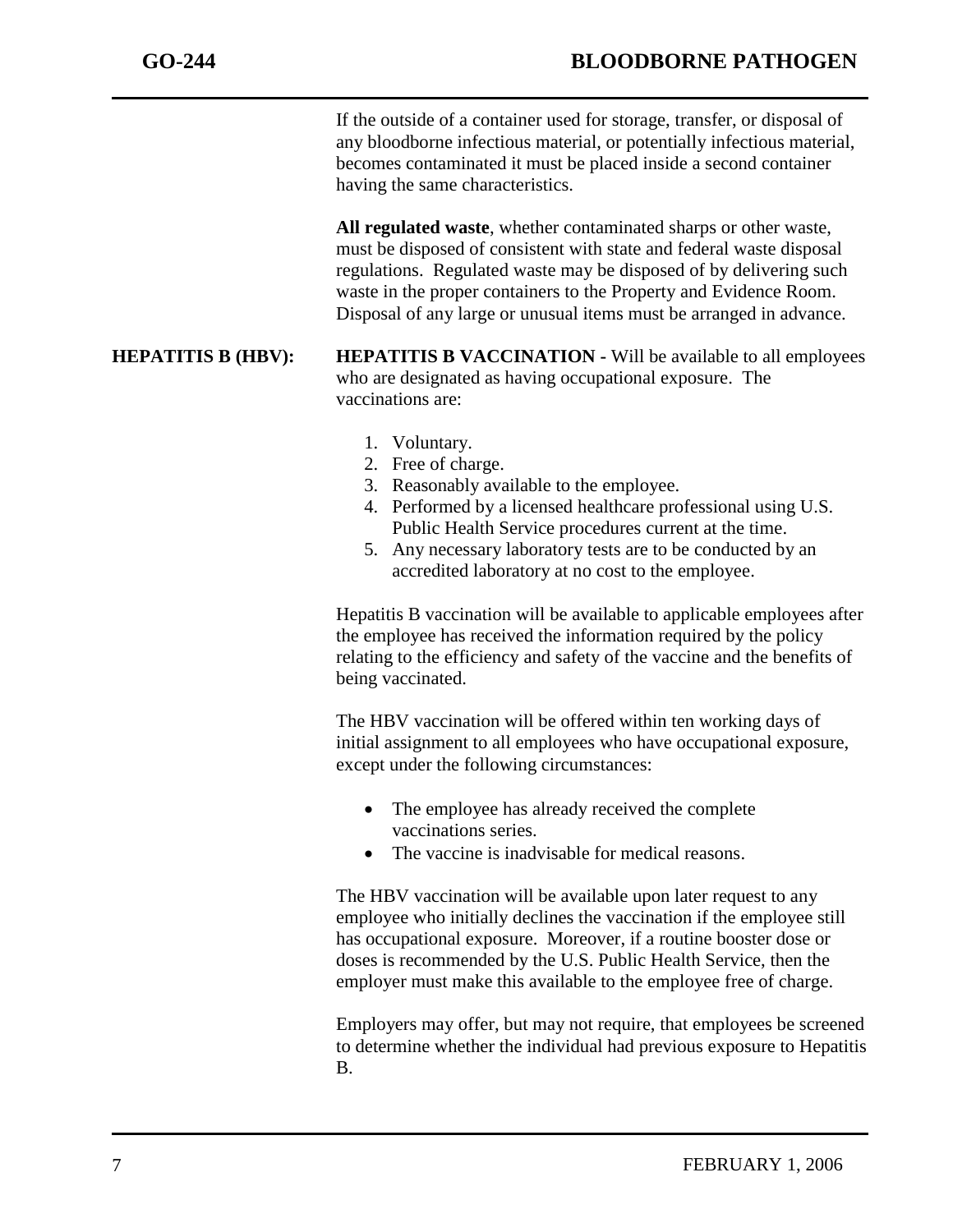Finally, if an individual declines the Hepatitis B vaccination the employee must sign a wavier stating that the employee has been offered the vaccination free of charge, has declined it, understands that by so declining he or she may be at risk of becoming infectious for Hepatitis B, and understands that as long as occupational exposure lasts, the employee may elect to received the vaccination at any time in the future.

## **EXPOSURE REPORTING AND**

**EVALUATION: All incidents of exposure to infectious or potentially infectious material must be reported to a supervisor immediately.** An exposure incident is a specific eye, mouth, other mucous membrane, non-intact skin exposure or potential contact with blood or other potentially infectious material that results from the performance of one's duties. This does not apply to secondary employment.

> **When a report of an exposure incident is received a confidential medical evaluation and follow-up must immediately be made available to the employee.** This evaluation and follow-up will be performed by a Licensed Healthcare Professional and contain at least the following elements:

- 1. Documentation of the circumstance surrounding the exposure incident.
- 2. Documentation of the route(s) of entry.
- 3. Identification of the source individual if known.
- 4. If the source individual is identified, that person's blood must be tested as soon as is feasible after his or her consent is obtained. **Consent for HIV testing is not legally required in South Carolina. Therefore, a court order will be obtained.** The source individual's blood must then be tested and the results documented. Results of the testing must be made available to the exposed employee, and he or she must be informed about any laws governing disclosure of the identity and infectious status of the source individual.
- 5. Collection and testing of the exposed employee's blood as soon as possible after consent of the source is obtained. If the employee does not consent to HIV testing, the blood sample must be kept for 90 days during which time the employee may elect to have an HIV test performed.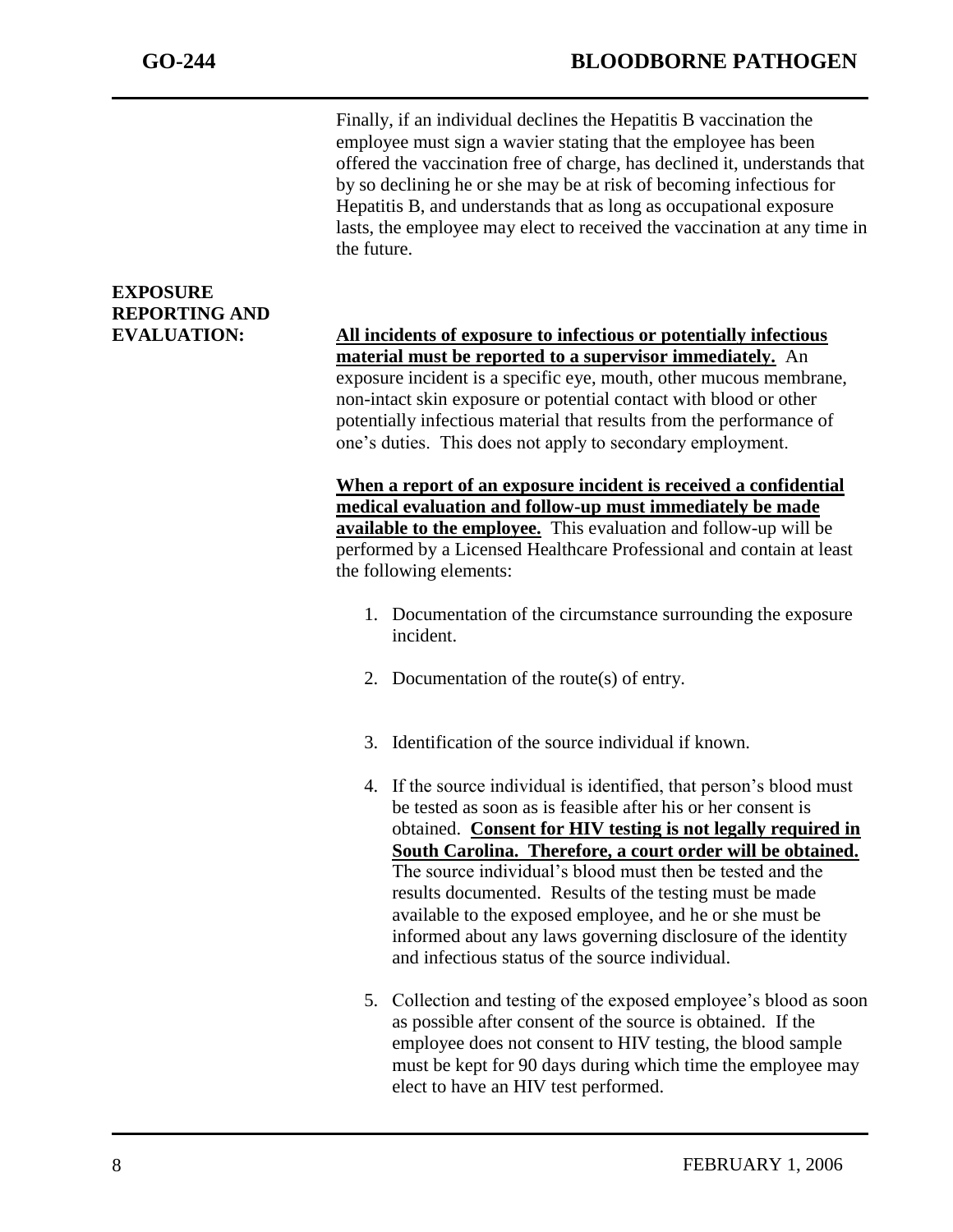- 6. Counseling.
- 7. Evaluation of reported illnesses.
- 8. The medical evaluation must also meet all the requirements outlined as stated above.
- 9. Follow-up consisting of: (1) initial HIV test at the time of contact, (2) second test at 6 weeks, (3) third test at 12 weeks, and (4) final test at 6 months from initial test

**EVALUATION -** The following information will be provided to the Licensed Healthcare Professional responsible for evaluation of an employee following an exposure incident:

- 1. A copy of the Bloodborne Pathogen Standard.
- 2. A description of the exposed employee's duties as they relate to the exposure incident.
- 3. Documentation of the circumstances surrounding the exposure incident and of the route (s) of exposure.
- 4. Results of the source individual's blood testing, if available.
- 5. All medical records of the exposed employee that relate to appropriate treatment, including vaccination status.

**LICENSED HEALTHCARE PROFESSIONAL'S WRITTEN OPINION -** Within 15 days after an employee has had an exposure, incident employers must obtain and provide to the employee a copy of the evaluation compiled by the Licensed Healthcare Professional.

Information which may be included in the written opinion is:

- For Hepatitis B Vaccination, the opinion may only state whether the vaccination is indicated for the employee and whether the employee has received the vaccination.
- For post-exposure evaluation of an exposure incident, the report may contain only the following information: (1) that the employee has been informed of the results of the evaluation; and (2) that the employee has been informed about any medical conditions resulting from exposure to blood or other potentially infectious material which require further evaluation or treatment.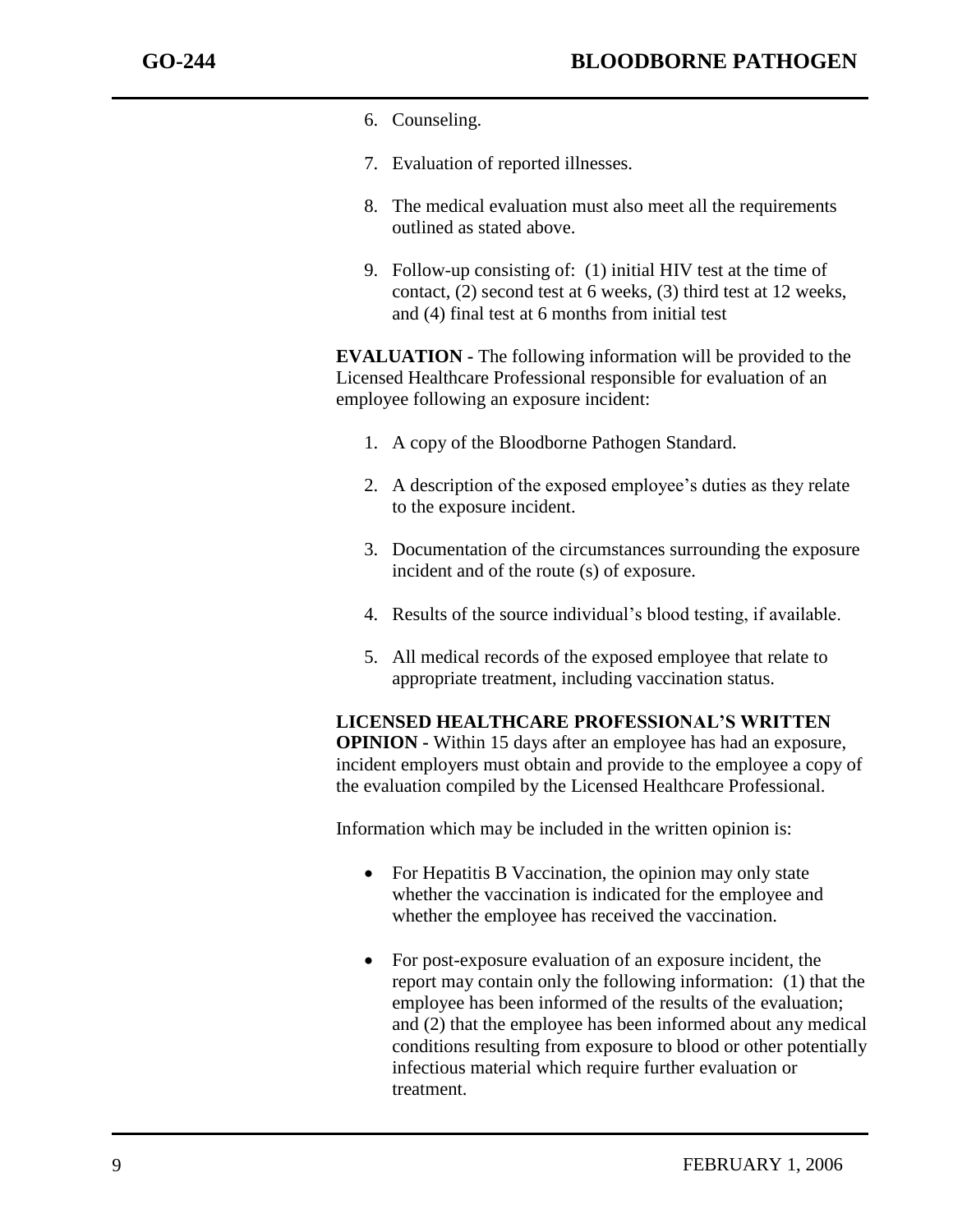| <b>HAZARD</b>         |                                                                                                                                                                                                                                                                                                                                                                                                                                                                                                                                                   |  |
|-----------------------|---------------------------------------------------------------------------------------------------------------------------------------------------------------------------------------------------------------------------------------------------------------------------------------------------------------------------------------------------------------------------------------------------------------------------------------------------------------------------------------------------------------------------------------------------|--|
| <b>COMMUNICATION:</b> | Any workstation that presents a hazard for exposure must have<br>warnings posted to ensure employees receive adequate warning about<br>the dangers of bloodborne pathogens. In order to eliminate or<br>minimize the risk of exposure, warning labels shall be attached to:                                                                                                                                                                                                                                                                       |  |
|                       | 1. Containers of regulated waste such as waste bandages or<br>contaminated sharps.                                                                                                                                                                                                                                                                                                                                                                                                                                                                |  |
|                       | 2. Refrigerators and freezers containing blood and other<br>potentially infectious materials.                                                                                                                                                                                                                                                                                                                                                                                                                                                     |  |
|                       | 3. Containers used to store, transport, or ship blood or other<br>potentially infectious materials.                                                                                                                                                                                                                                                                                                                                                                                                                                               |  |
|                       | 4. Contaminated equipment awaiting servicing or repair.                                                                                                                                                                                                                                                                                                                                                                                                                                                                                           |  |
|                       | Labels used for such purposes as stated above must be fluorescent<br>orange or orange-red with contrasting lettering. The label must bear<br>the word "BIOHAZARD."                                                                                                                                                                                                                                                                                                                                                                                |  |
|                       | The label must be an integral part of or attached to the container by<br>string, wire, adhesive, or other means that will prevent its loss or<br>unintentional removal. Red bags should be used to store, transport, or<br>dispose of infectious waste.                                                                                                                                                                                                                                                                                           |  |
| <b>TRAINING:</b>      | All Sheriff's Office employees who are designated as having<br>occupational exposure will receive training in contamination control as<br>it applies to this standard, as well as, training related to this policy.<br>Training will be free of charge and employees will be compensated for<br>attendance. The sessions will be conducted by a competent instructor<br>knowledgeable in the subject matter. Training material and course<br>content must be appropriate to the educational level of the employee.<br>Training will be conducted: |  |
|                       |                                                                                                                                                                                                                                                                                                                                                                                                                                                                                                                                                   |  |
|                       |                                                                                                                                                                                                                                                                                                                                                                                                                                                                                                                                                   |  |
|                       | 1. At the time any employee is initially assigned to a task where<br>occupational exposure may take place.                                                                                                                                                                                                                                                                                                                                                                                                                                        |  |
|                       | 2. At least annually thereafter (within one year of an employee's<br>previous training).                                                                                                                                                                                                                                                                                                                                                                                                                                                          |  |
|                       | 3. At any time when changes such as task modification, new<br>procedures, or new equipment affect the employee's<br>occupational exposure.                                                                                                                                                                                                                                                                                                                                                                                                        |  |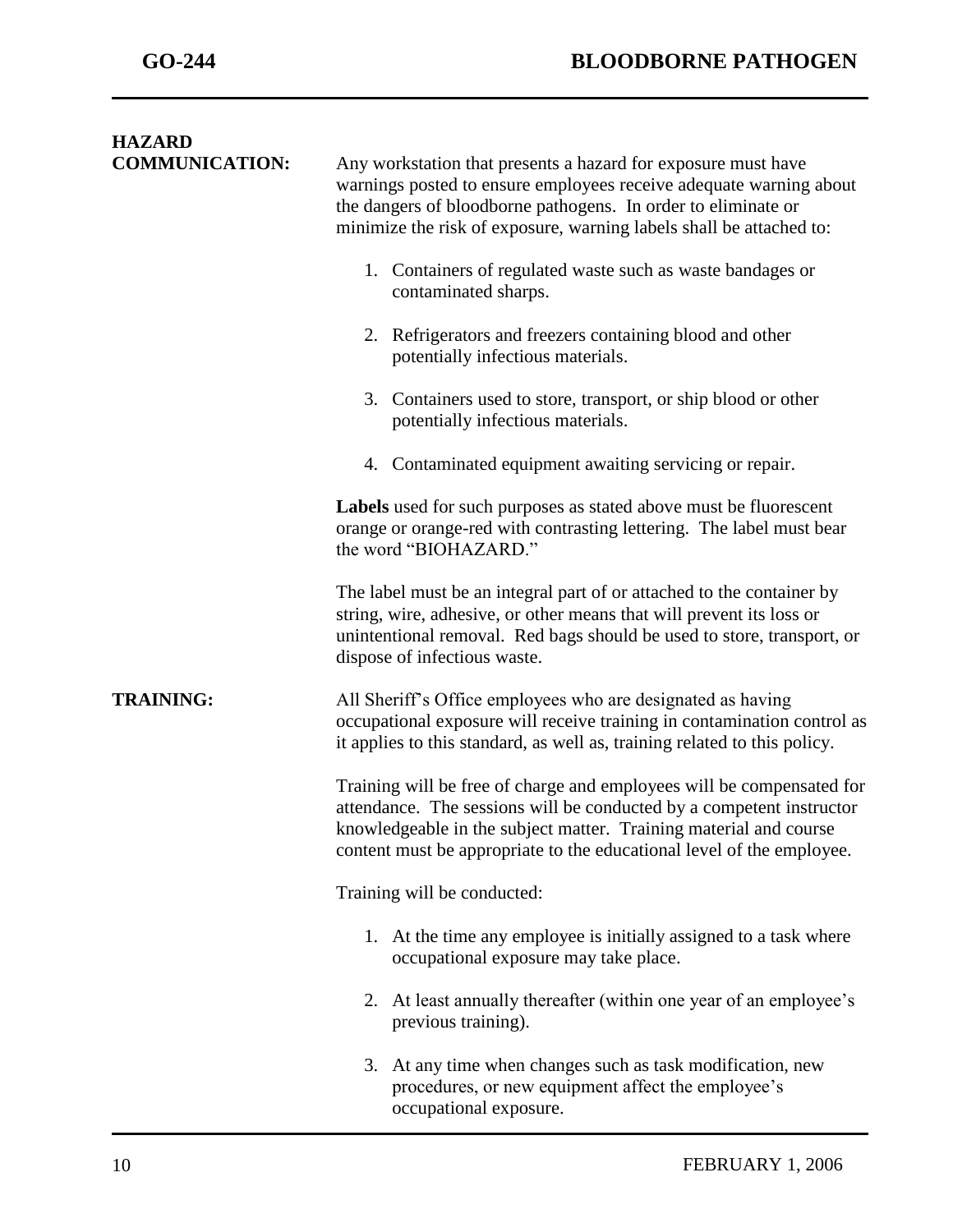The training program must contain at least the following elements:

- 1. Employees must be given access to a copy of the Bloodborne Pathogen Standard, and its contents must be explained to them.
- 2. A general discussion of bloodborne diseases with special emphasis on the epidemiology, symptomatology, and modes of transmission HIV and HBV.
- 3. An explanation of the employer's Exposure Control Plan and employees must be told how to obtain a copy of the written plan for their review.
- 4. An explanation of the appropriate methods for recognizing tasks and other activities that may involve exposure to blood or other potentially infectious materials;
- 5. An explanation of engineering and work-practice controls, of PPE, and how these preventive measures are intended to reduce the risk of exposure, and the limitations of each of these methods to limit exposure.
- 6. Information on the types, proper use, location, removal, handling decontamination, and disposal of PPE.
- 7. Training that will enable employees to select the appropriate PPE for a given task.
- 8. Information on the Hepatitis B vaccine, its efficiency, safety, method of administration, benefits, and that it will be offered free of charge.
- 9. Information on the appropriate actions to take and persons to contact in case of an emergency involving blood or other potentially infectious material.
- 10. Training on the appropriate actions to be taken in case of an exposure incident, including the method of reporting and the medical follow-up that will be available.
- 11. Information regarding post-exposure evaluation, follow-up, and that the employer is required to provide this service to an employee after an exposure incident.
- 12. An explanation of the biohazard labels required by policy.